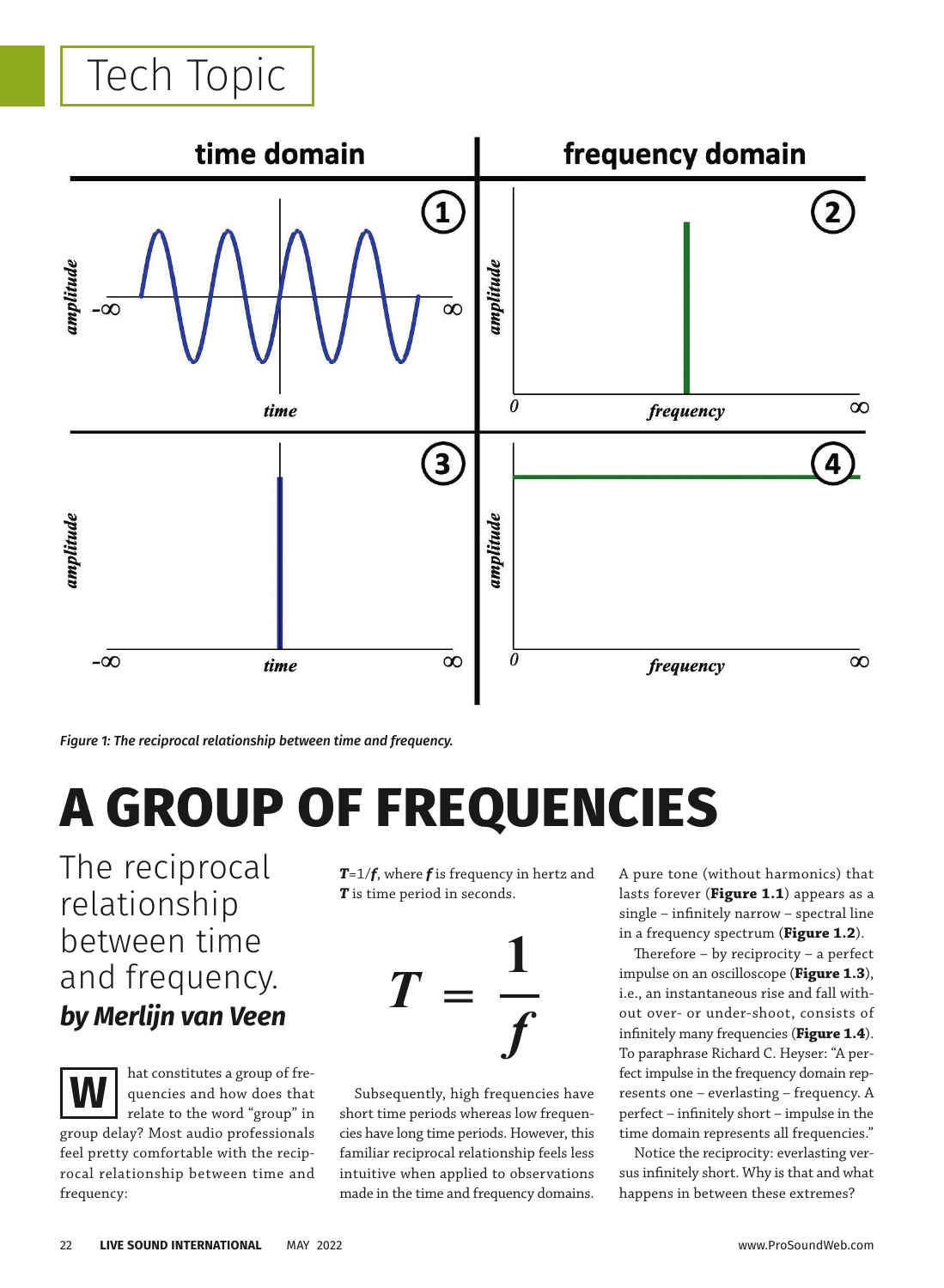

## Rectangular

*Figure 2: Constructing a pulse (sinc).*

#### CONSTRUCTING A PULSE

Let's construct a pulse by adding a bunch of – phase-aligned – pure tones. In **Figure 2.1** we start with the line spectrum (no banding) of a single pure tone at 1 kHz. In order for this spectral line to be infinitely narrow so that it describes the energy exclusively at 1 kHz – without uncertainty – and no other, adjacent frequencies, the pure tone would have to last forever (**Figure 2.3**).

So, what happens when we increase the bandwidth of our pure tone by adding – phases aligned – all neighboring frequencies that live within a 1-octave-wide interval centered at 1 kHz?

Figure 2.4 shows the perfect 1-octave-wide – brick wall – pass-band centered at 1 kHz. **Figure 2.5** depicts the individual oscillograms for a subset (not to be mistaken for a Fourier series) of the – infinitely many and everlasting – sinusoidal components, i.e., pure tones, that live within that single octave. Notice, by looking at *t* = **0**, that their phases are aligned whereas to the left and right there is "coordinated phase chaos."

If we add the infinitely many sinusoidal components that live within this single octave together — not just the subset shown in Figure 2.5 – we get the combined waveform shown in **Figure 2.6**. Notice that where there is "coordinated phase chaos" in the plot directly above (Figure 2.5), the combined amplitude – when summed together – regresses to zero. Only the region around  $t = 0$  shows substantial oscillation. Essentially, we now have a 1 kHz carrier wave with an amplitude envelope applied to it.

The "coordinated phase chaos" among the individual sinusoidal components (apart from around  $t = 0$ ) – in concert – has "amplitude-tapered" the beginning and ending of the 1 kHz pure tone we began with. The everlasting 1 kHz pure tone shown in Figure 2.3 (to the left of Figure 2.6) has effectively become truncated in the process. Its duration shortened from infinity to a couple of milliseconds.

Subsequently, the remaining waveform in Figure 2.6 is no longer a pure tone, but rather an octave-wide group of frequencies (Figure 2.4) – burst or an "imperfect" pulse.

#### BANDWIDTH-DURATION RELATIONSHIP

The duration of the pulse or burst shown in Figure 2.6 is inversely proportional to the bandwidth of the "group" of frequencies. When bandwidth is increased (**Figure 2.7**) the group gains more "members" whose "coordinated phase chaos" (**Figure 2.8**) – apart from around  $t = 0 -$  exacerbates the amplitude tapering of the carrier wave.

Notice in **Figure 2.9** that the amplitude envelope got "pinched" when bandwidth was increased. The pulse is now much short than before (Figure 2.6 to the left of Figure 2.9).

When this is taken to the extreme, by increasing the bandwidth so that all possible frequencies (including inaudible ones) are included, the amplitude envelope will get pinched or squeezed even further and approach a perfect infinitely narrow (im)pulse that inherently represents all frequencies. Hence, Figure 1.

We went from an everlasting narrowband signal without envelope to a finite broadband signal with infinitely short envelope. As far as the author knows, it's impossible to create a perfect brick-wall band-pass filter as shown in Figure 2.4, so let's look at a slightly different example.